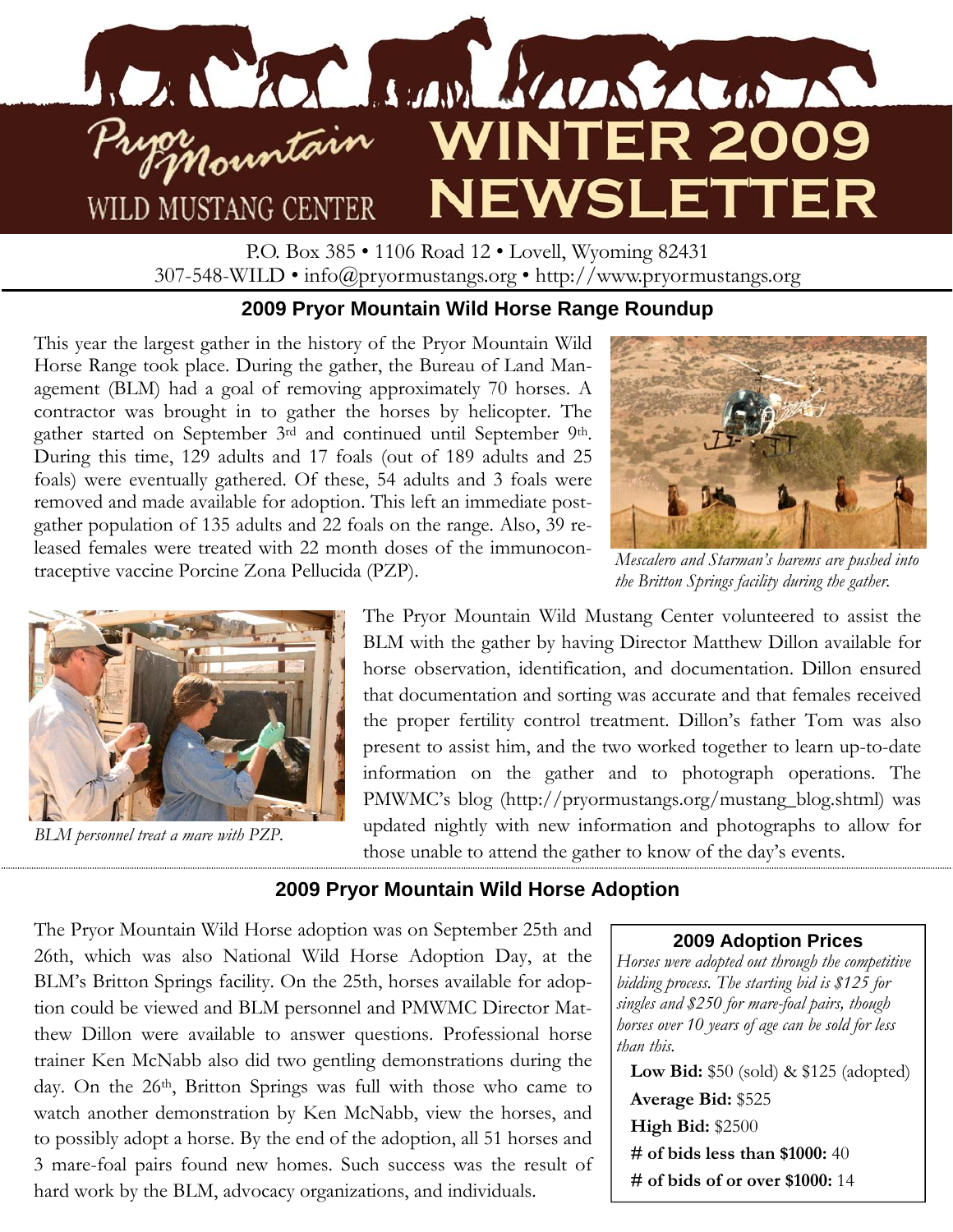## **Stiles**

As the Pryor Mountain Wild Mustang Center learned that older horses would likely be removed during the 2009 gather, plans were quickly developed to ensure that these older horses would find homes. Photographer Lynne Pomeranz assisted the PMWMC with making arrangements were made with the Monero

M u s t a n g s wild horse sanctuary of New Mexico. In the end, the 11 year old stallion Stiles was given a new home



*Stiles on the mountain shortly before the gather.* 

there. After spending time in Wyoming to acclimate, Stiles was transported to the sanctuary in early December by professional horse trainer Ken McNabb. The Center was thrilled to aide in finding Stiles a new home where he will be able to continue to live wild. Such a project was only possible through the generosity of supporters and the hard work of Lynne Pomeranz, Sandi Claypool, and Ken McNabb.

For more information on Stiles' new home, please visit the Monero Mustangs website at http://www.moneromustangs.org.

### **New Entryway**

The entryway to the Pryor Mountain Wild Mustang Center was completed this fall. Tall logs matching the building are flanked by rock walls made of native sandstone. Topping the walls are metal cutouts of a rearing stallion. PMWMC Board member Frank Heiser made the cutouts, which are based on a photograph of the stallion Stiles, written about above.



## **2009 Archive Project**

The Pryor Mountain Wild Mustang Center completed a project to archive the donated collections of Reverend Floyd Schwieger and Hope Ryden, two people who played very important roles in the creation of the Pryor Mountain Wild Horse Range. The collections include a variety of slides, photographs, newspapers, correspondence, and other media.

The collections also serve as an important foundation for the PMWMC's developing research library. The library will contain media documenting the history of the Pryor Mountain Wild Horse Range as well as other wild horse herds across the Nation.

This project was made possible by a generous private donation, and it was also supported in part by an award from the Wyoming State Historical Records Advisory Board, through funding from the National Historical Publications and Records Commission (NHPRC), National Archives and Records Administration.

## **Wild Horse Policy Changes**

This is a historic time for the management of wild horses. Plans to bring wild herds across the West to their Appropriate Management Levels are leading to large gathers while low adoption demand is causing wild horse populations in long-term holding facilities. Due to the problems arising from this, numerous ideas that seek to modernize existing policies and laws have been proposed. The Pryor Mountain Wild Mustang Center agrees that the success of the National Wild Horse and Burro Program depends on the development and implementation of modern policies and management strategies.

The PMWMC, in cooperation with Friends of a Legacy (FOAL), recently submitted a letter to Secretary of the Interior Ken Salazar requesting that a moratorium be placed on non-emergency gathers to allow for the National Wild Horse and Burro Program to be modernized. The two organizations have also spent time researching and developing suggestions for two major proposals, the Senate version of the Restore Our American Mustangs Act (S.1579) and Secretary Salazar's recent proposals for wild horse and burro management. Though the PMWMC does not agree with them in their entirety, these two proposals are encouraging as they bring needed attention to wild horses. Submitted comments for these proposals are available for viewing on the PMWMC's website.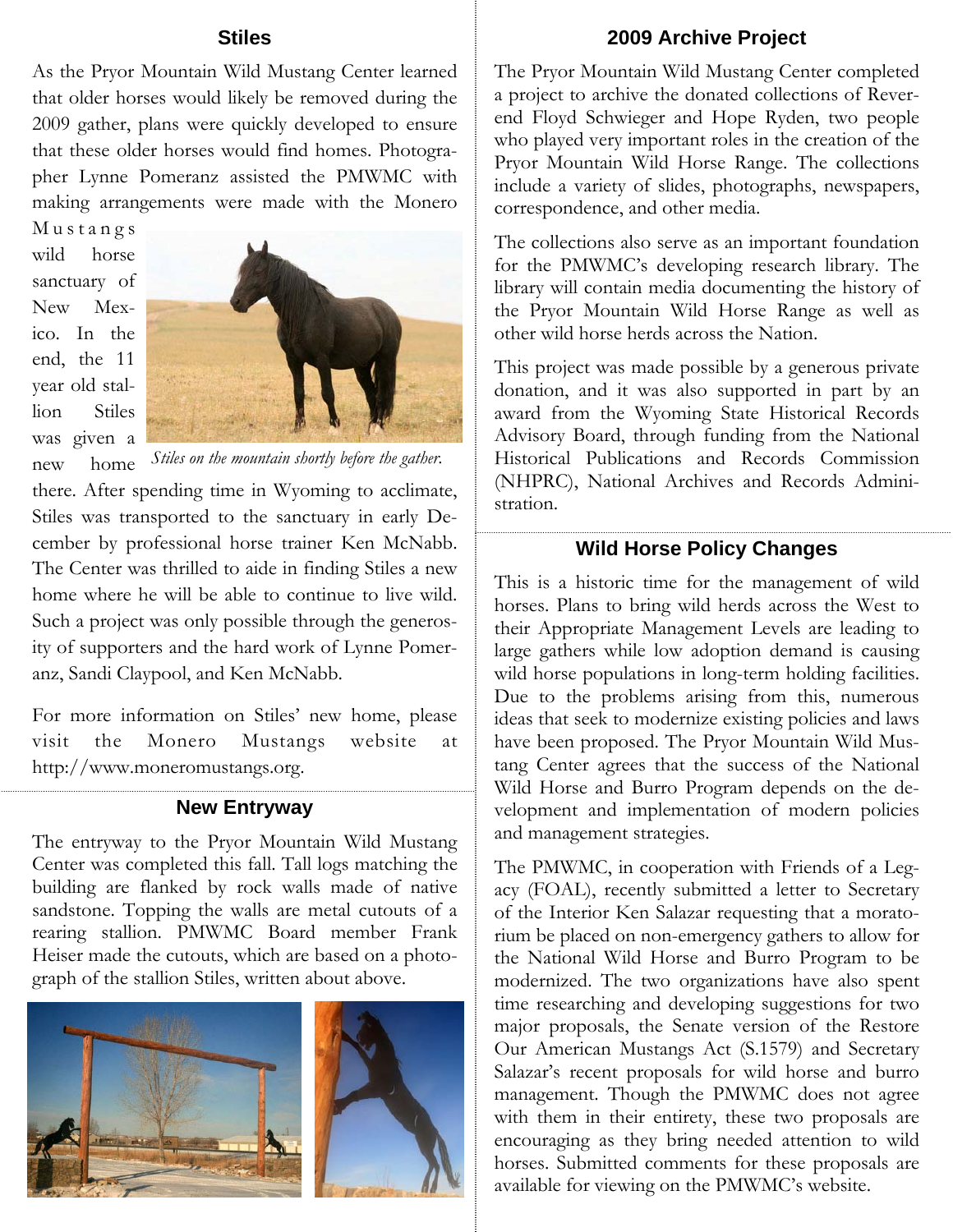## **Educational Board Game**

The Pryor Mountain Wild Mustang Center recently received a new addition to its educational programs. The Bureau of Land Management, in cooperation with the Western Heritage Center, provided the

PMWMC with a copy of its new educational board game "History Mystery II: Pryor Mountain Wild Horses." This large board game creatively introduces students to the Pryor Moun-



tain Wild Horses while also teaching the concept of gathering research from multiple sources. The board game is available for educators to check out. For more information on History Mystery II: Pryor Mountain Wild Horses, please contact the PMWMC or the Western Heritage Center.

## **Wild Horse Family Trees**

The Pryor Mountain Wild Mustang Center has expanded its Pryor Mountain Wild Horses database back in time due to the exciting discovery of notebooks kept by Lynne Taylor, who worked for the BLM for many years. These notebooks, combined with the notes of Reverend Floyd Schwieger, the BLM, and others have allowed for the development of herd kinship charts including well over 90% of the Pryor herd since 1976. Further analysis of photographs and other notes this year will allow for even better understanding, though it is unlikely that 100% of known horses will be in the final database.

# **Guided Tours**

This year was the second in which the Pryor Mountain Wild Mustang Center conducted small group tours of the Pryor Mountain Wild Horse Range. These day-long tours bring visitors into the fourwheel drive accessible areas of the range where most of the herd can be found and viewed. Visitors are also treated to the beautiful views and scenery of East Pryor Mountain. The tours work as an important fundraiser for the PMWMC while also providing visitors with a unique and memorable experience. Reservations for tours in summer of 2010 are being made, and the PMWMC is excited to bring new and repeat visitors on future tours.

## **Fertility Control**

The Pryor Mountain Wild Mustang Center believes that the Pryor Mountain Wild Horses must be managed. It believes that the best available method for managing the herd is fertility control with the immunocontraceptive vaccine Porcine Zona Pellucida (PZP) as fertility control can reduce or eliminate the need for large gathers, like the 2009 gather. Though misconceptions for PZP are common, it has been proven to be safe, effective, and inexpensive. The wild horses of Assateague Island have been managed exclusively with PZP since 1994, and this management program has been very successful. PZP was used in the Pryor Mountain Wild Horse Range from 2001 to 2007, and the PMWMC supports the reimplementation of a fertility control program there.

Recently, PMWMC Director Matthew Dillon and Friends of a Legacy (FOAL) President Marshall Dominick received training on administering PZP. The PMWMC and FOAL hope to be able to assist the BLM with fertility control programs for the Pryor Mountain and McCullough Peaks wild horses.

## **Pryor Mountain Wild Horses Update**

In 2009, 37 new foals were found. The first foal was born during the first week of April while the last was born toward the end of August. Following the removal of 3 foals and the death of 13 foals, there are now 21 foals.



*2009 foal Jemez seems to be a rare apricot dun roan.* 



*22 year old Beauty is currently the oldest horse on the range.* 

Just prior to the gather this summer, there were 189 adult horses; currently 135 adults are on the range.

Days before the gather, the oldest stallion on the range, Shaman, died at age 22. Shaman was one

of the most successful stallions to ever live on the range. This leaves the 20 year old stallion Two Boots as both the oldest stallion and the oldest harem stallion. The 22 year old grulla mare Beauty remains the oldest horse.

The herd has migrated to the winter range now, and the horses are well prepared as winter arrives.